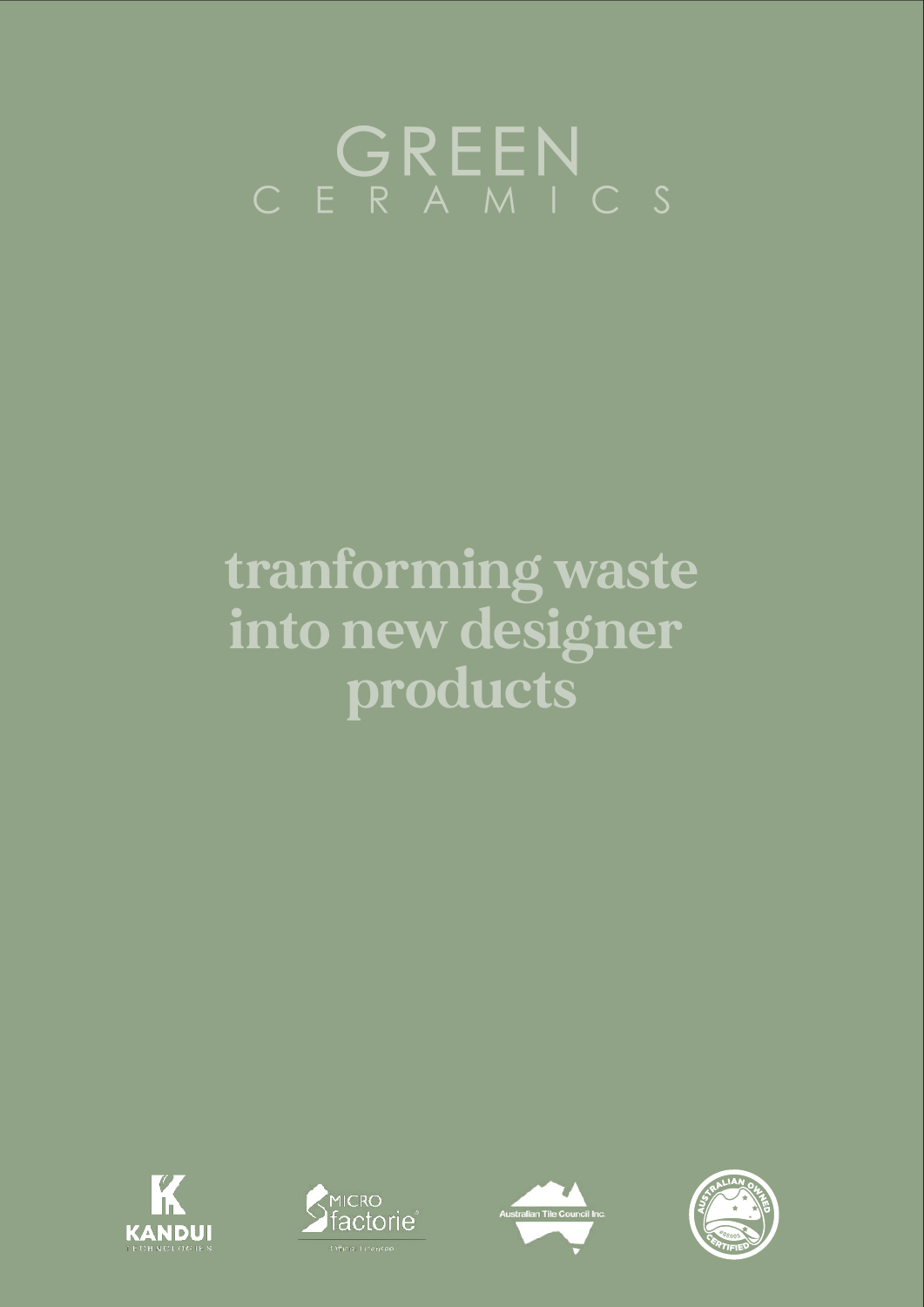**Kandui uses waste to product technologies to manufacture sustainable, designer green products.** 

Green Ceramics are a new generation of high performance, non-toxic, engineered bio-composites, for use in buildings, as furniture and for various architectural and decorative applications.

You can also create your own bespoke cereamics by incorporating your own textile and/or glass, for example old company uniforms. This ensures the secure destruction, plus a unique point of difference and 'history' for your project.

Kandui is committed to solving waste problems through innovative teehnologies. A 'circular economy' model is adopted, which employs not only waste management, but reuse, recycling and responsible manufacturing. In turn, reudcing emissions and increasing efficient use of natural resources.



Kandui manufactures products from waste materials and is a leading producer of Green Ceramics.

Kandui has partnered with The SMaRT Centre at UNSW, who has developed revolutionary MICROfactorieTM waste to product technologies. Kandui is the first company to become an official MICROfactorieTM licensee, using smart, innovative technologies to remanufacture waste into new products.

Kandui is proudly an Australian certified company and a member of the Australian Tile Council.

We offer a range of tiles, slabs for bench tops, table tops and other products.

Green Ceramics are made from varying waste glass and textiles that are traditionally not subject to recycling. Other waste streams can also be used, including coffee cups.

**Green Ceramic products are subjected to the most critical testing, to ensure quality and safety. A rigorous and lengthy trial of testing and retesting was undertaken to ensure our products are fit for purpose, meeting Building Code of Australia requirements for slip and fire resistance.**

> **we are passionate about reimagining waste and its endless possibilities ""**



FEATURE WALL Manufactured from glass, coffee beans and jute bags.



FLOOR TILES Manufactured from glass and black textile to achieve a stylish terrazzo look.



FLOOR TILES Manufactured from glass and old sports uniform textiles.



ISLAND BENCH FACE Manufactured from a selection of glass and textile to achieve the desired sage green colour.

KITCHEN SPLASHBACK Manufactured from a selection of glass and textile to achieve a bespoke marble look.

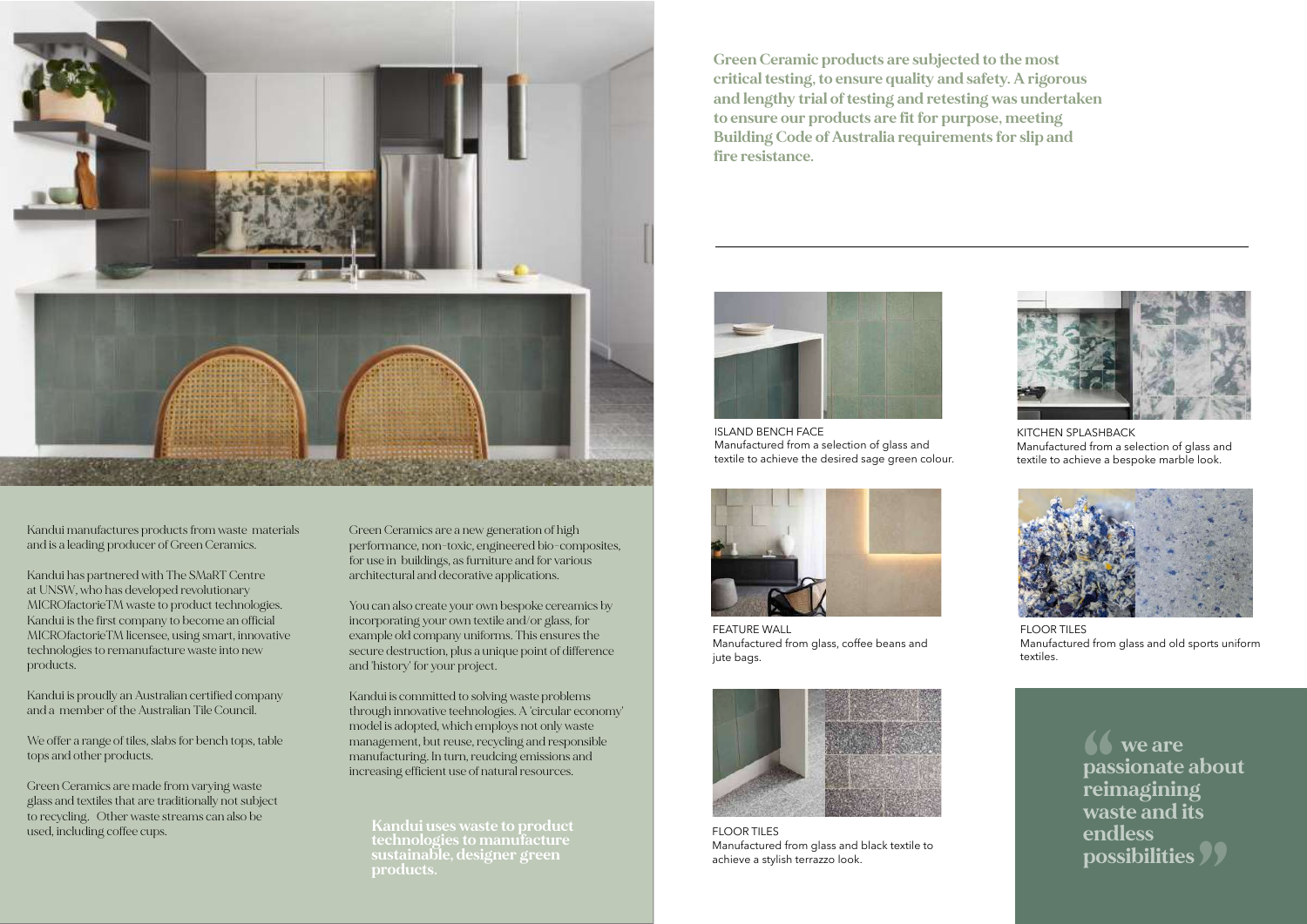**16** the conscious **decision when designing a sustainable and stylish interior "**



FLOOR TILES Manufactured from glass, old jeans and jumpers to create a dark contrete look



FLOOR TILES Manufactured from waste glass and mattress textile to create a contemporary look.

## FLOOR TILE

Manufactured from glass and old hi-vis work uniforms to create this unique look for a communal workspace.





**on a per capita basis, Australian's are now the second highest consumer of textiles in the world "**(DAWE, 2021) **"**

## **A range of finishes can be achieved, this is dependant on the material used**

Green Ceramic products are predominately made from types of waste glass and textiles, however other waste streams can also be used including coffee cups.

Kandui has the ability to replicate a range of surface designs including, but not limited to, marble, terrazzo, concrete.

Kandui currently offer the folowing tile sizes:

FLOOR TILES 200 x 200mm 310 x 310mm 500 x 500mm Thickness: 9, 12, 20mm

WALL TILES 200 x 200mm 310 x 310mm 500 x 500mm Thickness: 6, 9, 12mm

see www.kandui.com.au for technical data including instatllation, care, maintenance and warranty.